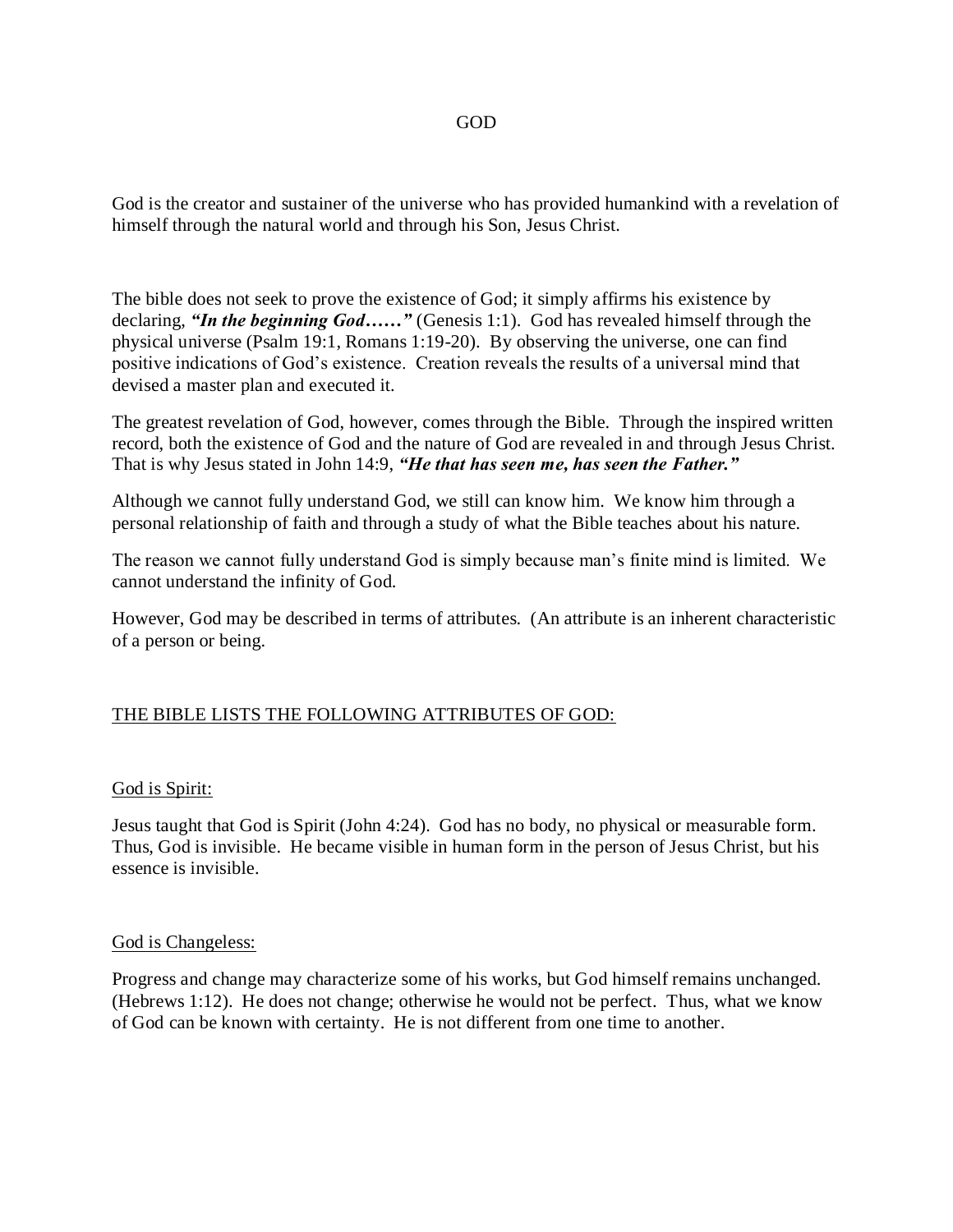## God is all powerful: (Omnipotent)

God's power is unlimited. He can do anything that is not inconsistent with his nature, character and purpose. (Genesis 18:14). The only limitations on God's power are imposed by himself (Genesis 18:25). "Impossible is not in God's vocabulary. God creates and sustains all things; yet he never grows weary (Isaiah 40:27)

## God is all knowing: (Omniscient)

God possess all knowledge (Job 38:39; Romans 11:33-36). Because God is everywhere at the same time, he knows everything simultaneously. That God has the power to know the thoughts and motives of every heart is evident from many scripture passages. (Job 37:16 Psalm 147:5, Hebrews 3:13).

# God is everywhere: (Omnipresent)

God is not confined to any part of the universe but is present in all his power at every point in space and every moment in time. (Psalm 139: 7-12). Thus, God does not belong to any one nation or generation. He is the God of all the earth. (Genesis 18:25).

## God is eternal:

Eternity refers to God's relation to time. Past, present, and future are known equally to him. (II Peter 3:8; Revelation 1:8). Man can only see a segment of time but God has the ability to see time in its entirety.

## God is Holy:

The word holy comes from a root word that means "to separate." Thus, it refers to God as separated from or exalted above other things. (Isaiah 8: 1-3). Holiness refers to God's moral excellence. Being holy, God demands holiness in his own children. And what he demands, he supplies. Holiness is God's gift that we receive by faith through his Son, Jesus Christ. (Ephesians 4:24)

## God is Righteous:

Righteousness as applied to God refers to his affirmation of what is right as opposed to what is wrong. The righteousness of God refers to his moral laws laid down to guide the conduct of humankind, as in the Ten Commandments. Righteousness also refers to God's administration of justice. He brings punishment upon the disobedient. (Genesis 18:25; Deuteronomy 32:4; Romans 2: 6-16). Finally, God's righteousness is redemptive. In the book of Romans the righteousness of God refers to God declaring the believer to be in a state of righteousness as though he had never been unrighteousness. (Romans 1: 16-17; 3: 24-26).